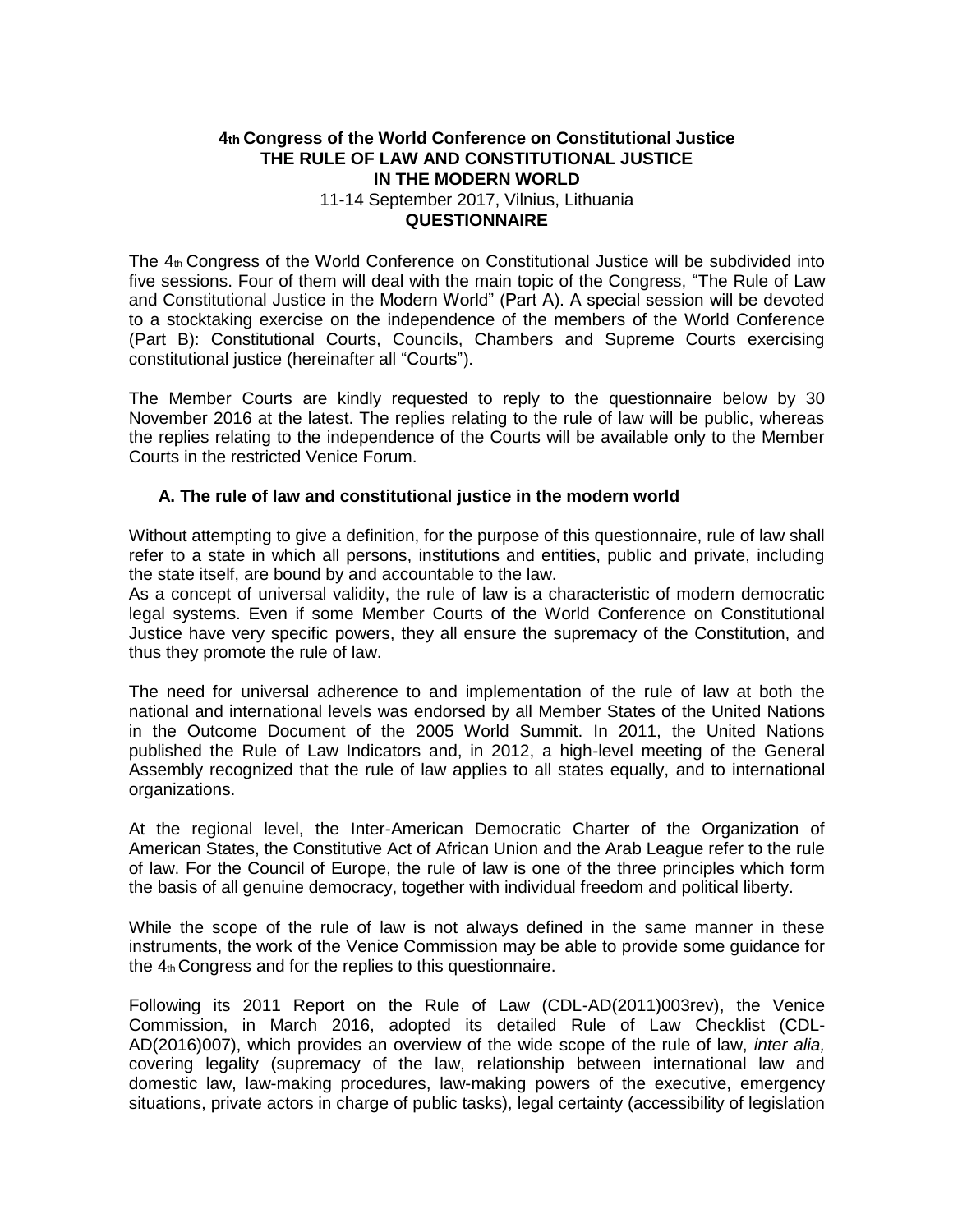and court decisions, foreseeability, stability and consistency, legitimate expectations, nonretroactivity, *nulla poena sine lege, res judicata),* prevention of abuse of powers, equality in and before the law and non-discrimination, access to justice (independence and impartiality of the judiciary and judges, fair trial, including effectiveness of judicial decisions, autonomy of the prosecution service). These topics can help in order to identify elements which are part of the rule of law, even when they are used without an explicit reference to this principle.

In your replies to the questions below, please briefly present the case-law of your Court whenever applicable.

### **I. The different concepts of the rule of law**

1. What are the relevant sources of law (e.g. the Constitution, case-law, etc.) which establish the principle of the rule of law in the legal system of your country?

*The principle of rule of law is established in the following articles of the Constitution: Article 6. The State's organs must subject their action to the Constitution and the norms dictated in conformity to it, and must guarantee the institutional order of the Republic. The provisions of this Constitution are binding both for the officials or other members of the said organs as well as for every person, institution or group. The infringement of this norm will generate the responsibilities and sanctions that the law determines.*

*Article 7. State organs only act validly once their members have been regularly invested, within their field of competence, and in the manner prescribed by the law.*

*No power, person or group of persons may claim, even if invoking the pretext of extraordinary circumstances, any other authority or rights than those that have been expressly conferred to them by the Constitution or the laws.*

*Any act that contravenes this article is null and void and will originate the responsibilities and sanctions that the law determines.*

*Article 8. The exercise of public functions compels officials to strictly comply with the principle of probity in all of their actions.*

*All acts and resolutions of the State's organs, as well as their foundations and the procedures used, are public. However, only a qualified quorum law may establish the*  reserve or secret of them, when their disclosure compromised the proper performance of *the functions of these organs, the rights of persons, national security or national interest. The President of the Republic, The Ministers of State, the deputies and senators, and all other authorities and officials that a constitutional organic law specifies, will have to declare their interests and patrimony publicly.*

*The said law will determine the cases and conditions in which those authorities will delegate to third parties the administration of those assets and obligations which involve a conflict of interests in the exercise of the public function. Furthermore, it may also consider other appropriate measures to resolve them and, in qualified situations, to provide for the disposition of all or part of the assets.*

2. How is the principle of the rule of law interpreted in your country? Are there different concepts of the rule of law: formal, substantive or other?

*The Chilean constitutional system has provided a system for the resolution of constitutional conflicts that is rooted in the Constitutional Court, which has been entrusted with the final and unappealable interpretation of the Constitution; an interpretation that must be developed in an integral way, that is, considering the values, principles and spirit of the*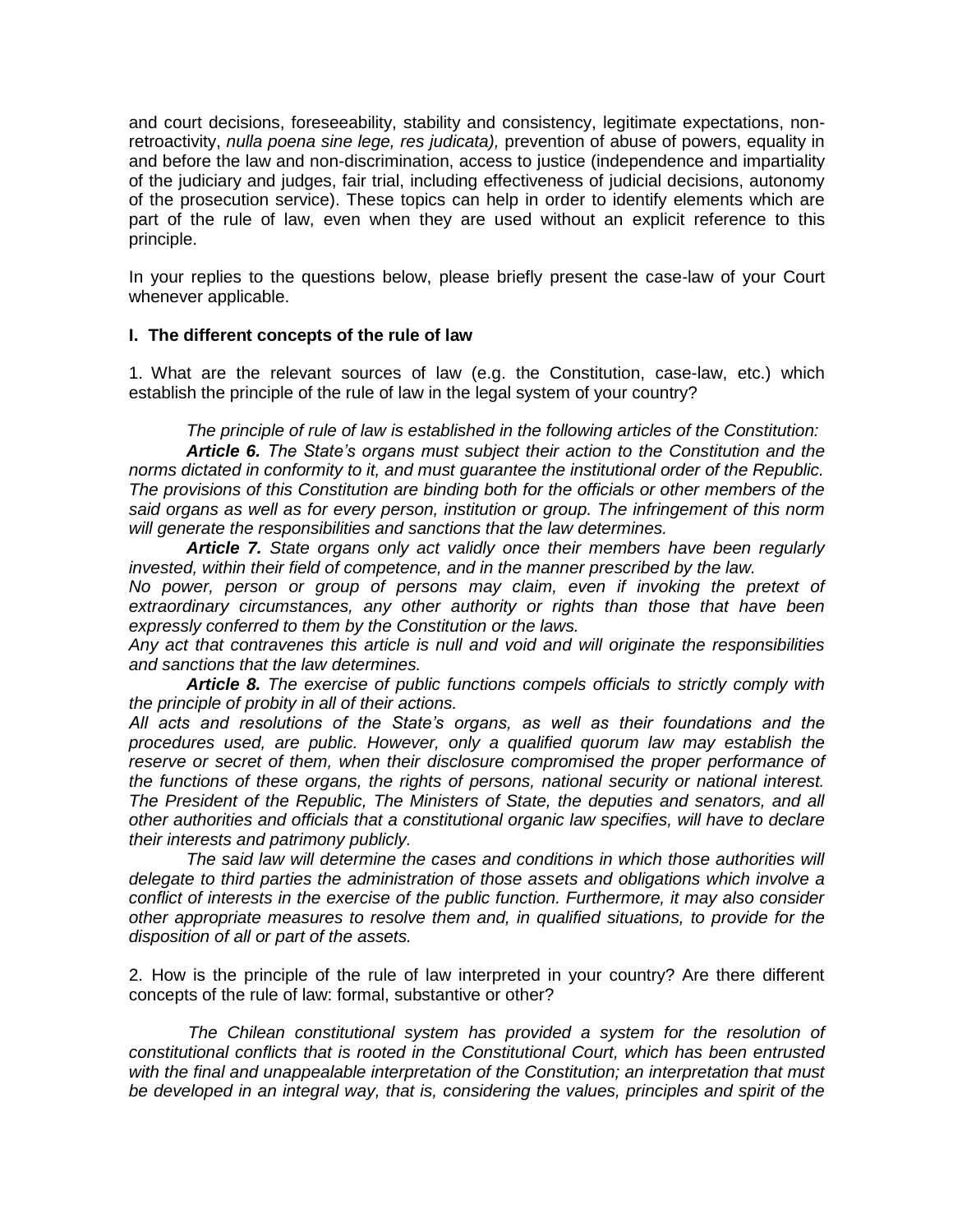*Basic Charter, in order to ensure the effective enforcement of constitutional supremacy, which is, in short, the effectiveness of the constitutional rule of law and respect for fundamental human rights.* (STC 591)

3. Are there specific fields of law in which your Court ensures respect for the rule of law (e.g. criminal law, electoral law, etc.)?

*The Constitution declares the submission of every state organ and person to the Constitution and the law. Thus every aspect of the State must be ruled under the law. It is the main role of the Tribunal to ensure the constitutional supremacy. This is ensured through normative control, in special of the legislative act. This control is preventive as well as repressive.*

4. Is there case-law on the content of the principle of the rule of law? What are the core elements of this principle according to the case-law? Please provide relevant examples from case-law.

*The Constitutional Tribunal has declared that: "The principle of legality, traditionally known as the "Closing Principle of Public Law", assumes that the exercise of the powers of public authorities is carried out in accordance with the provisions of the Constitution and laws, so as to diminish the risk of overstepping functions. Therefore, in the case in question, it is possible to speak, more properly, of principle of juridicity, to the extent that ensures the complete submission of public authorities to the rule of law as a whole." (STC 790)*

5. Has the concept of the rule of law changed over time in case-law in your country? If so, please describe these changes referring to examples.

Case-law related to principle of the rule of law, understood as the principle of *legality -wide interpreted-, had developed implicit fundamental rights and expanded, through constitutional principles and values, the existent ones. For instance the right to identity, the right to access to public information.*

6. Does international law have an impact on the interpretation of the principle of the rule of law in your country?

*The Constitution establishes as a limit to national sovereignty the human*  fundamental rights that are recognized in international treaties ratified by Chile (Article No. *5.2). There has been some case-law that recognizes international law as a source for the*  recognition of implicit human rights, not expressly declared in the Constitution. Such is the *case of the right to access to public information and the right to personal identity.*

# **II. New challenges to the rule of law**

7. Are there major threats to the rule of law at the national level or have there been such threats in your country (e.g. economic crises)?

*Since the return of democracy, Chile has not have threats to the rule of law.*

8. Have international events and developments had a repercussion on the interpretation of the rule of law in your country (e.g. migration, terrorism)?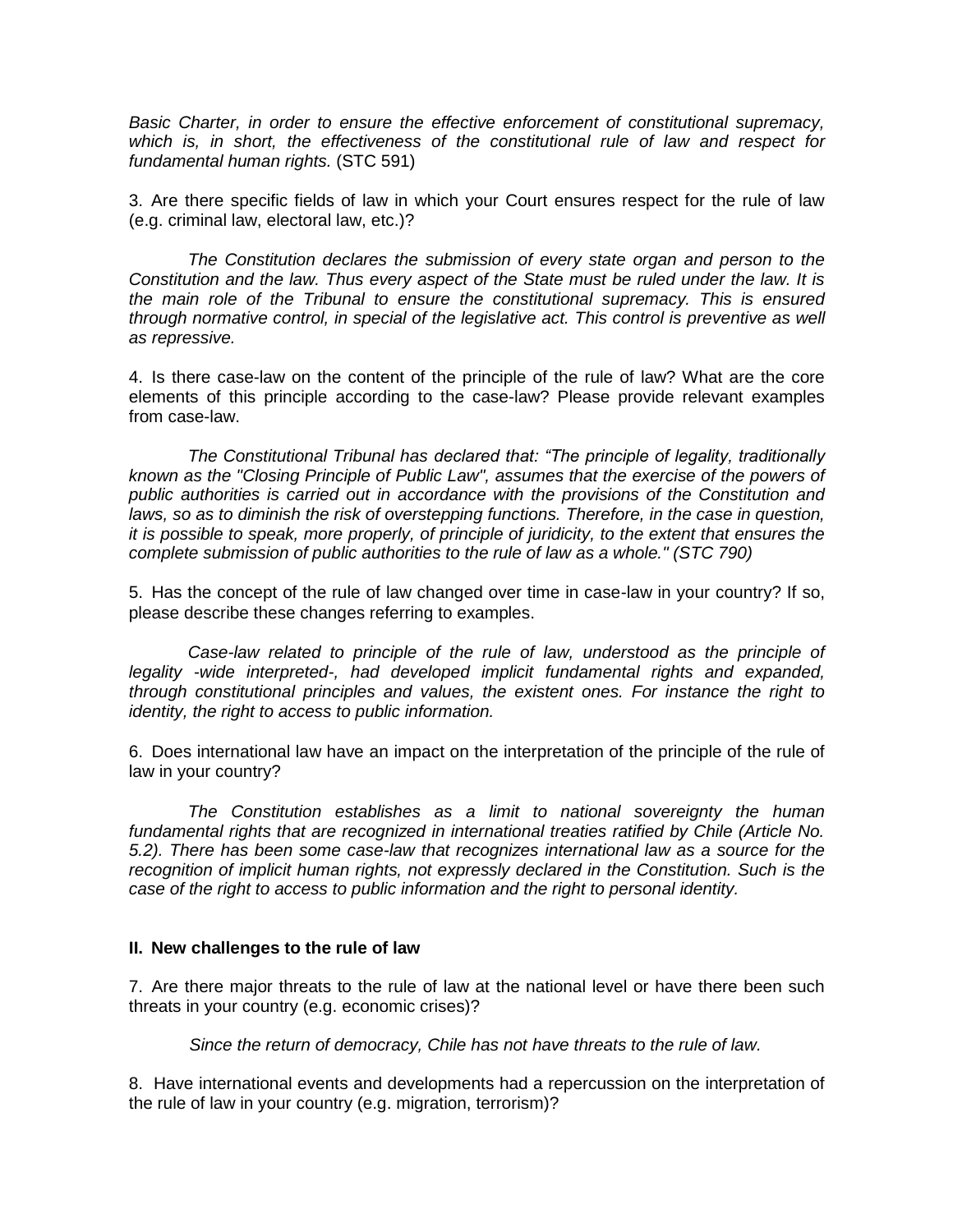*The Tribunal has stated that receiving immigrants is an issue that must be subject*  to the rules of domestic law, also complying with the obligations of each State under *international law. The exercise of administrative and legislative power must respect a framework of discretion not to incur arbitrariness.*

*According to the constitutional decision the following can be defined as limits: The impossibility of restricting entry to the country to a foreigner invoking the right of asylum; the principle of non-discrimination between nationals and foreigners; the possibility that in matters of state decision foreigners invoke the rights of the International Covenant on Civil and Political Rights; the equal rights of a national and foreigner who entered the country*  legally or later regularizes their situation and that the restrictions made on their rights *cannot compromise the essence of the human rights. International human rights law should not conceive the administrative power of admission of foreigners only from the point of view of internal public order and as a security police measure, but that the state's discretion in the matter must be taken with a rights approach, in the examination of the requirements of entry and stay of a foreigner in the country.* (STC 2273)

9. Has your Court dealt with the collisions between national and international legal norms? Have there been cases of different interpretation of a certain right or freedom by your Court compared to regional / international courts (e.g. the African, Inter-American or European Courts) or international bodies (notably, the UN Human Rights Committee)? Are there related difficulties in implementing decisions of such courts / bodies? What is the essence of these difficulties? Please provide examples.

*The Constitutional Tribunal has not had those conflicts. In the case of military justice that was reviewed by the Inter-American Court, the Tribunal in case-law STC 2492*  follows the judgment of the Court to declare the unconstitutionality of the judgment of *civilians by military courts.*

### **III. The law and the state**

10. What is the impact of the case-law of your Court on guaranteeing that state powers act within the constitutional limits of their authority?

*Since case law of the CC is mandatory for all the state powers, it has an important impact on the exersice of their power.*

For instance, the Court reviews legislative acts. Therefore it has recognized the *National Congress and the President to dictate general rules but it must be within the limits*  established in the Constitution. If a general law is declared unconstitutional by this Court the *norm is void.*

11. Do the decisions of your Court have binding force on other courts? Do other / ordinary courts follow / respect the case-law of your Court in all cases? Are there conflicts between your Court and other (supreme) courts?

*In consideration of the principle of legality every State Organ is bound to the Tribunal's resolutions. If it is the case that the Court declares a legal precept as inapplicable due its unconstitutionality, the judge is not allowed to use it in a concrete judgment. There have been cases where judges have not followed the Tribunal declaration of inapplicability, but these are marginal cases.*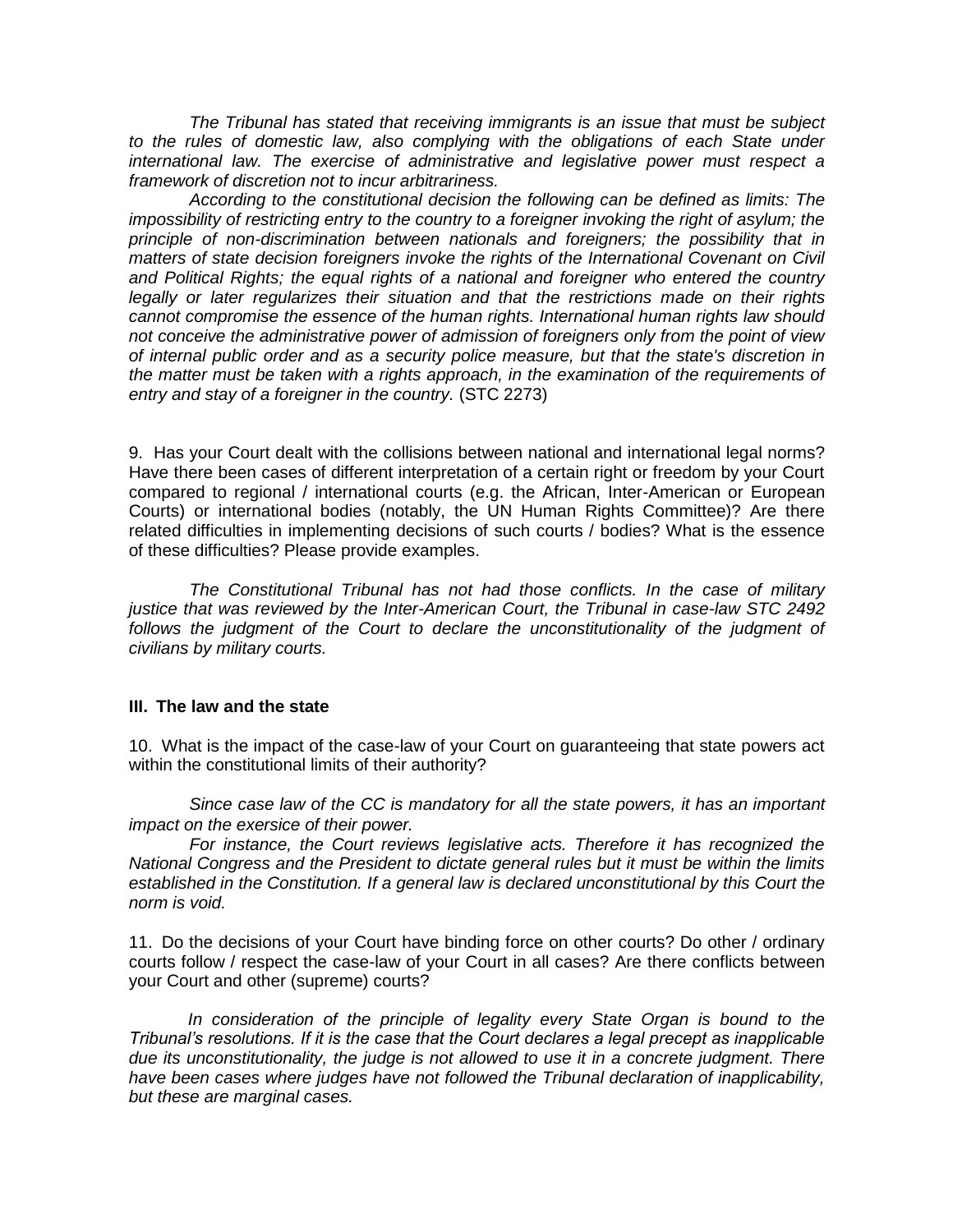12. Has your Court developed / contributed to standards for law-making and for the application of law? (e.g. by developing concepts like to independence, impartiality, acting in accordance with the law, *non bis in idem, nulla poena sine lege,* etc.).

*Not directly. However the Constitutional Court has a preventive control of bills, thus it has the role to control the constitutionality of the legal norms that are discussed in Congress, if it is requested so by a number of MPs. For example, The Constitucional Court has recently declared some provisions of a bill on labor reforms unconstitutional and the Congress had to adapt the legislation to constitutional standards as declared by the Tribunal (STC N° 3016(3026)*

13. Do you have case-law relating to respect for the rule of law by private actors exercising public functions?

The different kind of concessionaires are an example or private actors that exercise public functions, that usually are bind by the case law of the Court.

*Regarding this question, the Tribunal has declared that it is not only the organs of the State that must respect and promote the inherent rights of the dignity of the human person, but that obligation also falls on individuals, even if it is subsidiary, since the Constitution ensures the intangibility of such attributes in all circumstances; any subject who is in need of instilling effective validity to what is proclaimed in its precepts. (STC 1287)*

14. Are public officials accountable for their actions, both in law and in practice? Are there problems with the scope of immunity for some officials, e.g. by preventing an effective fight against corruption? Do you have case-law related to the accountability of public officials for their actions?

*Article 8 of the Constitution provides the principle of probity of public functions. The Tribunal has declared that this principle applies to all the State organs, including every organ that has a public function. (STC 1990)*

*According to case-law, probity is associated, whenever it is defined by the legislator,*  to the preeminence of the general interest in the particular, to the honest and loyal *performance of the function or office and to the observance of faultless conduct. Probity is enshrined as a principle in the Constitution. All public functions, whether performed by a public official or a private individual entrusted by the State for that purpose, are linked to a strict compliance with the principle of probity in all its actions. Note that the Constitution uses the expression "strict", that is to say, adjusted entirely; And does not leave spaces*  frank or free, because it speaks that in "all its actions" must govern this principle. It is even established in the constitutional norm itself that the conflict of interest in the exercise of the *public function can justify interventions on the patrimony of the civil servants. (STC 1413)*

## **IV. The law and the individual**

15. Is there individual access to your Court (direct / indirect) against general acts / individual acts? Please briefly explain the modalities / procedures.

*Individual access to the Tribunal is against legal precepts that might be applicable in a pending trial. The action of inapplicability of unconstitutional legal precepts are filed by one party of the trial requesting to the Tribunal to declare it as unconstitutional thus the judge is not allow to found its resolution on this particular legal precept. The declaration of unconstitutionality is only for the specific case and has not erga omnes effect. Once a legal*